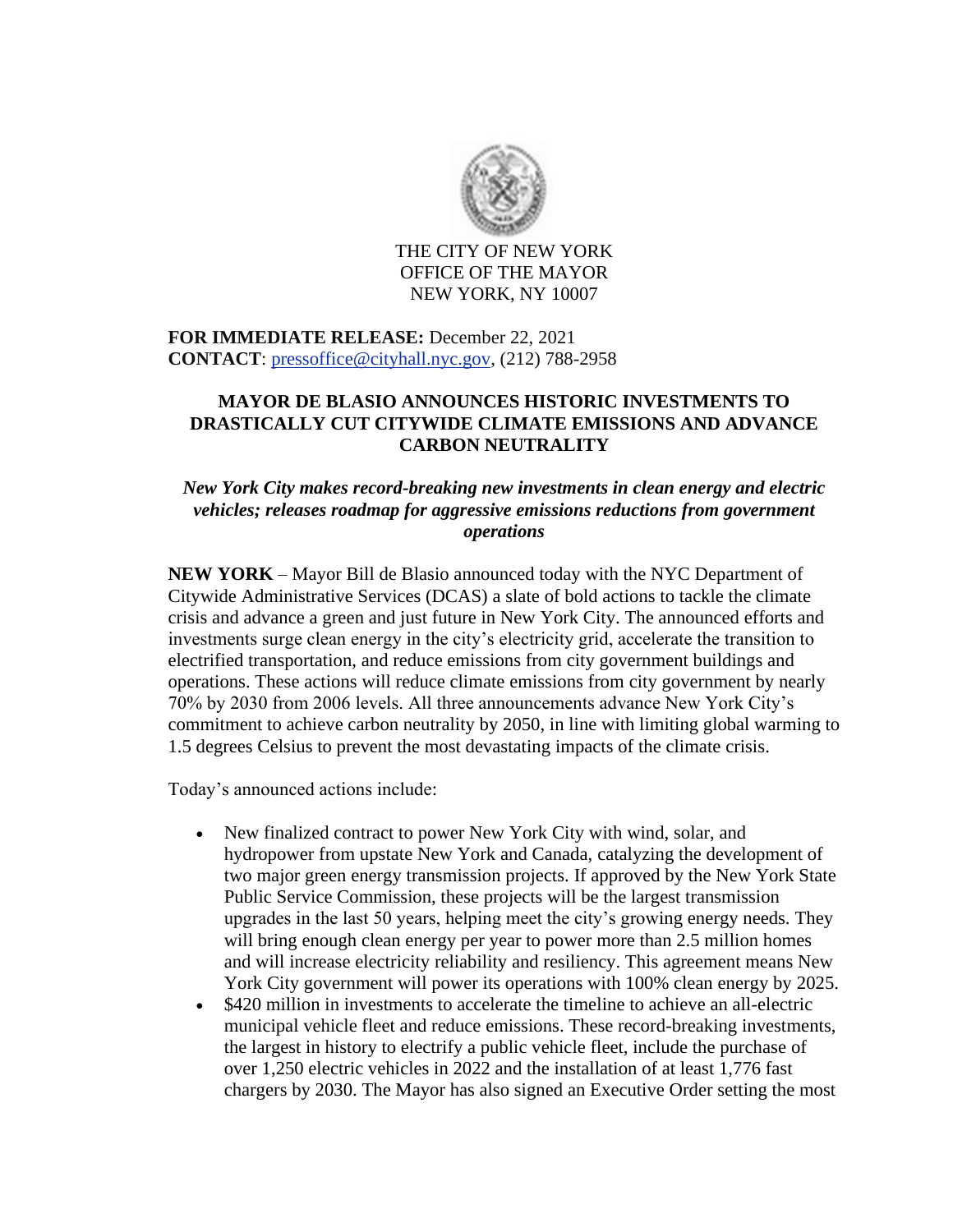aggressive fleet electrification targets in the country, including requiring all passenger cars and light trucks in the City vehicle fleet to be electric no later than 2030. It also requires a review of every SUV in city government and to eliminate any unnecessary use of SUVs.

• A new Executive Order signed by the Mayor that further increases climate change mitigation ambitions within city government operations. To meet the aggressive requirements of the Executive Order, DCAS has also issued a new *Local Law 97 Implementation Action Plan*, which complies with and surpasses the City's legal requirements to reduce emissions from city government operations 40% by 2025 and 50% by 2030. The City has committed \$4.6 billion over the coming decade to achieve these goals.

"Our city is leading the way in the fight against climate change, putting people and the planet first," said **Mayor Bill de Blasio**. "These historic investments will touch New Yorkers for generations to come, by cleaning our air, making drastic cuts to climate pollution, and building a clean, sustainable city for all."

"These record investments reflect the City's unwavering commitment to fighting the climate crisis," said **Dawn M. Pinnock, Acting Commissioner of the NYC Department of Citywide Administrative Services**. "Climate change is happening now, and city government must be aggressive in taking steps now to reduce emissions and break its dependence on fossil fuels."

"This historic move away from polluting fossil fuels is an investment in our communities," said **Ben Furnas, Director of the Mayor's Office of Climate and Sustainability**. "We thank our partners across the State and our colleagues at NYC Department of Citywide Administrative Service for implementing ambitious and measurable climate actions that put health and equity first and improve the quality of life for all New Yorkers."

"NYSERDA is proud to partner with New York City to provide millions of residents, especially those living in underserved communities, with clean, reliable renewable power – helping to transition both the City and State away from fossil fuels and significantly improve air quality," said **Doreen M. Harris, President and CEO of NYSERDA**. "This contract helps to make the scale of the State's first of its kind transmission and renewable energy projects possible and significantly reduces the cost impacts of delivering this influx clean energy for New Yorkers statewide. "

With the three new announcements, the City unveiled the following actions:

#### **100% Clean Energy for New York City Government Operations**

New York City has finalized its contract with the New York State Energy Research Development and Authority (NYSERDA) to power New York City government with 100% renewable power. This contract helps to support NYSERDA's Tier 4 renewable energy program, which aims to responsibly deliver a significant increase of renewable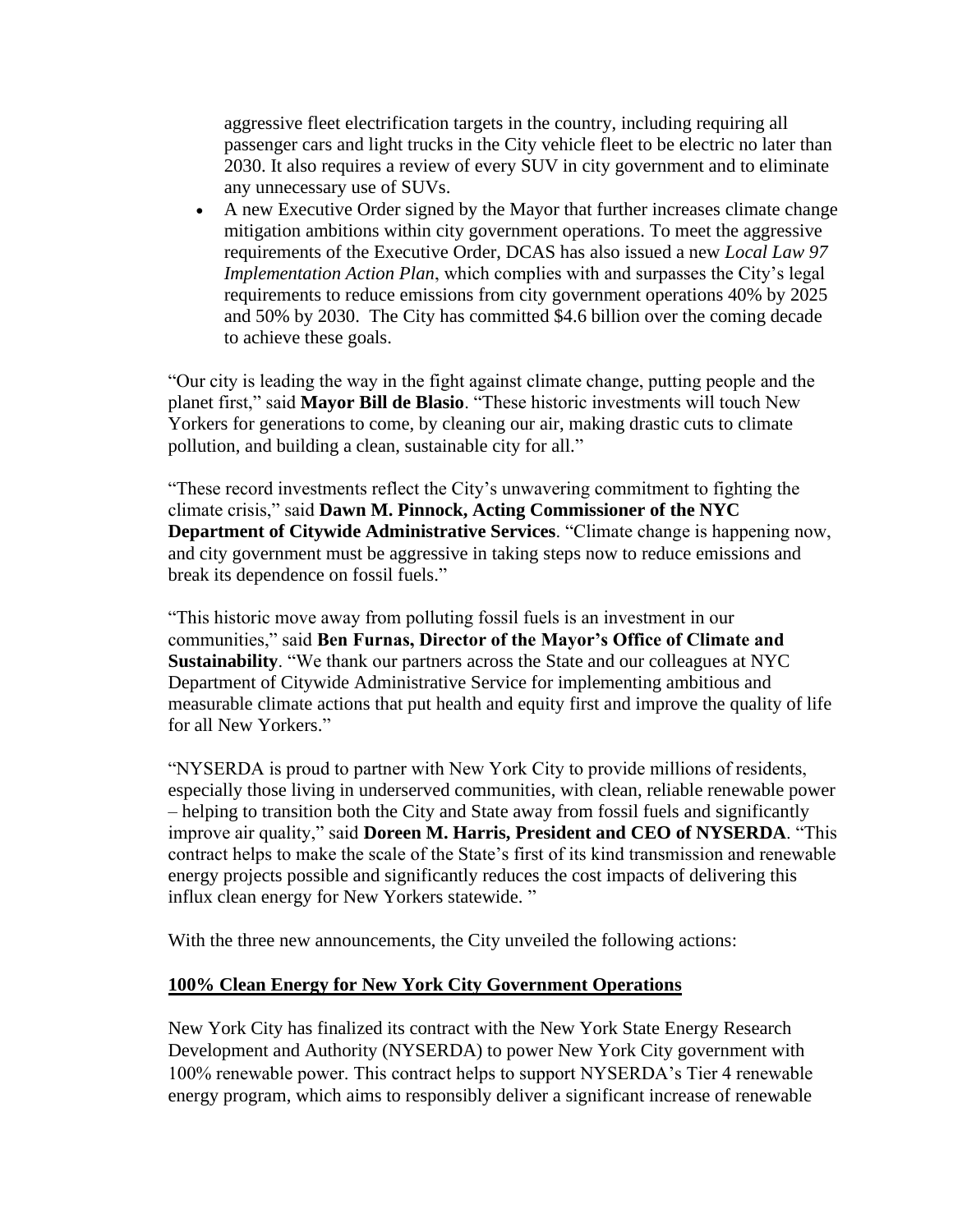energy to the City and will also support future development of offshore wind. In November, NYSERDA submitted the [final contracts](https://gcc02.safelinks.protection.outlook.com/?url=https%3A%2F%2Fwww.nyserda.ny.gov%2FAbout%2FNewsroom%2F2021-Announcements%2F2021-11-30-Clean-Path-NY-Champlain-Hudson-Power-Express-Renewable-Energy&data=04%7C01%7CERICHARD%40dcas.nyc.gov%7C395539bad9114024da0608d9c58f05d2%7C32f56fc75f814e22a95b15da66513bef%7C0%7C0%7C637758040325695640%7CUnknown%7CTWFpbGZsb3d8eyJWIjoiMC4wLjAwMDAiLCJQIjoiV2luMzIiLCJBTiI6Ik1haWwiLCJXVCI6Mn0%3D%7C3000&sdata=EUT3%2F6Xz4qzgPTHv6CKsSrePUFXmRHpI%2ByyVBNejDqk%3D&reserved=0) for awarded Tier 4 projects to New York's Public Service Commission for public comment and approval.

The City's agreement with NYSERDA will help to support the Clean Path NY (CPNY) project, developed by Clean Path New York LLC, and Champlain Hudson Power Express (CHPE) project, developed by H.Q. Energy Services Inc. The Champlain Hudson Power Express project is slated to phase-in clean energy transmission to New York City in 2025, followed by Clean Path New York in 2027.

Combined, the projects will:

- Produce approximately 18 million megawatt-hours of upstate and Canadian renewable energy per year, enough to power more than 2.5 million homes;
- Reduce greenhouse gas emissions by 77 million metric tons over the next 15 years, the equivalent of taking one million cars off the road;
- Deliver up to \$7.4 billion in overall societal benefits statewide inclusive of greenhouse gas reductions and air quality improvements;
- Provide up to \$4.4 billion in public health benefits over 15 years that will result from reduced exposure to harmful pollutants—including fewer episodes of illness and premature death, fewer days of school or work missed, less disruption of business, and lower health care costs;
- Create approximately 10,000 family-sustaining jobs statewide with \$8.2 billion in economic development investments, including developer-committed investment to support disadvantaged communities to help accelerate the City and State's economic recovery from COVID-19;
- Include commitments to prevailing wage and project labor agreements to ensure quality, good-paying jobs for New Yorkers;
- Include provisions for partnership with and protection of indigenous communities, including a partnership with the Mohawk Council of Kahnawà:ke for joint ownership of the CHPE project, and a purchase agreement with the Apuiat wind farm, jointly owned by Innu communities in Quebec.

The projects will help reduce the City's reliance on fossil fuels, lower carbon emissions and significantly improve air quality and public health in disadvantaged communities. It will also help meet the Mayor's commitment to power city government operations with 100% clean and renewable electricity by 2025. New York City government, on an average day, uses as much electricity as the state of Vermont.

# **Green Fleet Investments**

The City of New York will invest \$420 million in electric vehicles, charging infrastructure, and alternative fuels to accelerate the transition to an all-electric municipal vehicle fleet. The new investments, the largest ever made in the electrification of a public vehicle fleet, will help the City achieve an all-electric fleet by 2035, five years sooner than the previous goal of 2040. All light-duty, medium-duty, and non-emergency heavy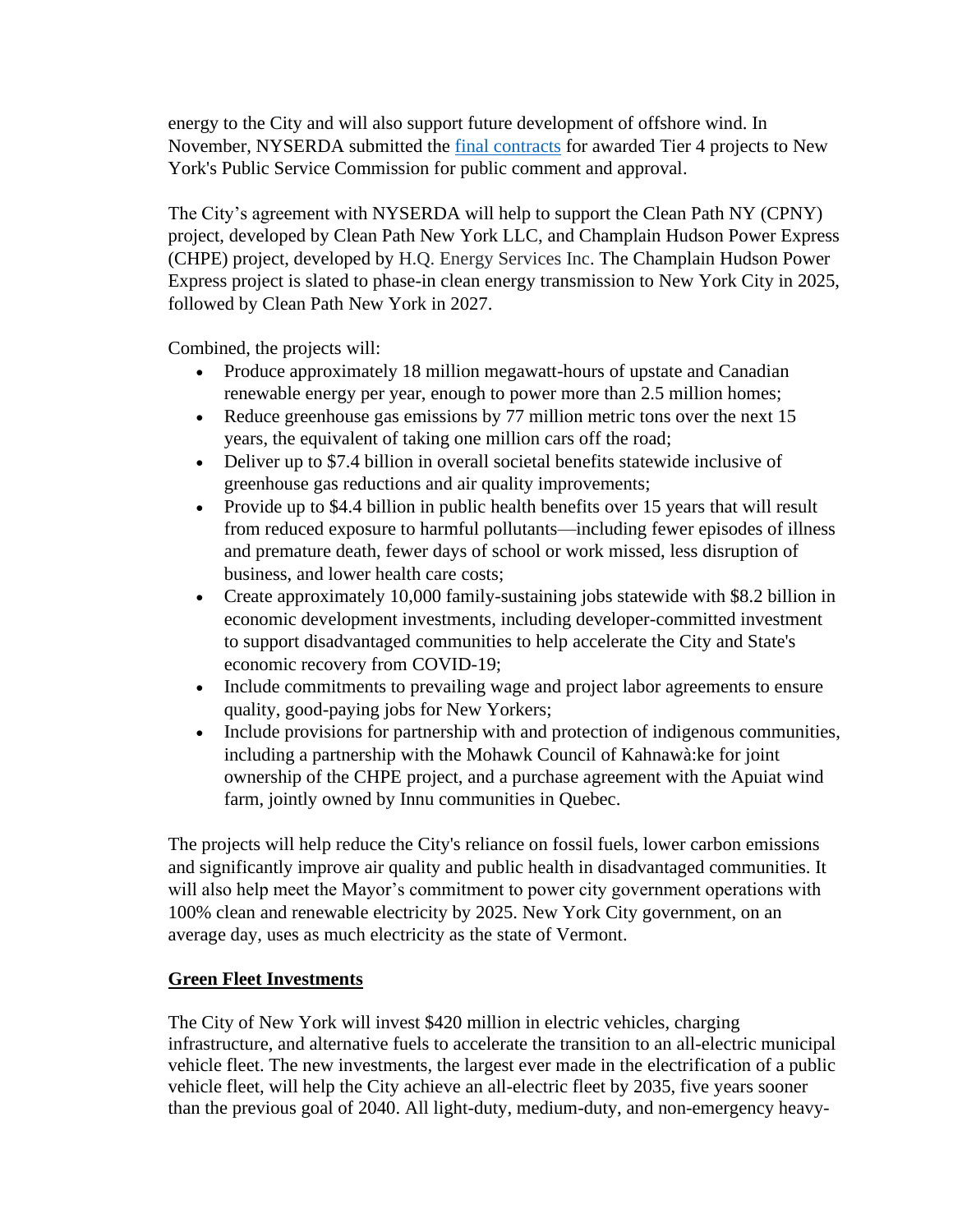duty vehicles will be converted to electric by 2035. This entails the most aggressive fleet electrification target in the country, and includes earlier restrictions for passenger cars and light trucks requiring electrification by 2030. New York City operates nearly 30,000 vehicles, the largest municipal fleet in the country.

With the new investments to facilitate the transition to an all-electric fleet, DCAS will:

- Begin a central replacement program for the City's gas-powered vehicles, starting with at least 1,250 in 2022. DCAS is in the process of finalizing a contract with a Minority and Women-Owned Business Enterprise (M/WBE) vendor to supply many of these vehicles.
- Install at least 1,776 fast electric vehicle chargers spanning all five boroughs by 2030. DCAS will make at least 100 of the 1,776 fast chargers open to the public. DCAS completed its 100th fast charger last month, with 11 open to the public, and is beginning work on an additional 275.
- Add 180 portable mobile electric vehicle chargers and solar carports. These solar carports and portable chargers can be moved from location to location, supporting flexible and emergency charging as the City of New York transitions the fleet to electric vehicles. Solar carports can fully power vehicles without a connection to the electric grid. Both technologies can serve as a power back-up for electric vehicles in the event of a power outage.
- Expand the use of other alternative fuels, including renewable diesel, a 99% petroleum-free alternative to traditional diesel fuel. Renewable diesel is made from domestic waste products, achieves a 60% greenhouse gas reduction, and features lower tailpipe emissions than fossil fuel. It also is manufactured to the same specification as regular diesel, enabling seamless use by the City fleet and storage in the City's fuel storage tanks. Renewable diesel will be used in the truck fleet until electric vehicle units are available.
- Transition all vehicles operated by senior City officials to be exclusively electric by June 30, 2023. DCAS and the NYC Mayor's Office of Management and Budget (OMB) will also conduct a review of the suitability of each SUV used in city government to end the unnecessary use of such vehicles.

The Mayor signed [Executive Order 89](https://gcc02.safelinks.protection.outlook.com/?url=https%3A%2F%2Fwww1.nyc.gov%2Foffice-of-the-mayor%2Fnews%2F089-000%2Fexecutive-order-89&data=04%7C01%7CERICHARD%40dcas.nyc.gov%7C395539bad9114024da0608d9c58f05d2%7C32f56fc75f814e22a95b15da66513bef%7C0%7C0%7C637758040325695640%7CUnknown%7CTWFpbGZsb3d8eyJWIjoiMC4wLjAwMDAiLCJQIjoiV2luMzIiLCJBTiI6Ik1haWwiLCJXVCI6Mn0%3D%7C3000&sdata=Yojfyk8dg%2BsvFGaFQxYhy0Nj1MyAy9loXZq9KbB9EkA%3D&reserved=0) to codify this transition. The Order also provides DCAS with additional staffing and funding to support and maintain the electric vehicle charging network. Only specialized emergency trucks, like fire engines, will be allowed to maintain the original 2040 target date for electrification if suitable replacement models are not yet available on the market.

The investments announced today are in addition to \$75 million in investments in electric vehicles and charging infrastructure [announced in September 2021.](https://gcc02.safelinks.protection.outlook.com/?url=https%3A%2F%2Fwww1.nyc.gov%2Foffice-of-the-mayor%2Fnews%2F639-21%2Fclimate-week-city-75-million-new-investments-electric-vehicles-electric&data=04%7C01%7CERICHARD%40dcas.nyc.gov%7C395539bad9114024da0608d9c58f05d2%7C32f56fc75f814e22a95b15da66513bef%7C0%7C0%7C637758040325695640%7CUnknown%7CTWFpbGZsb3d8eyJWIjoiMC4wLjAwMDAiLCJQIjoiV2luMzIiLCJBTiI6Ik1haWwiLCJXVCI6Mn0%3D%7C3000&sdata=h5uPdOWUt3kgB6pYW0rsu%2F1ijeL0N7TT07ttOxLtQf0%3D&reserved=0)

## **City Government Emissions Reductions Executive Order and Plan**

Mayor Bill de Blasio today signed [Executive Order 90](https://gcc02.safelinks.protection.outlook.com/?url=https%3A%2F%2Fwww1.nyc.gov%2Foffice-of-the-mayor%2Fnews%2F090-000%2Fexecutive-order-90&data=04%7C01%7CERICHARD%40dcas.nyc.gov%7C395539bad9114024da0608d9c58f05d2%7C32f56fc75f814e22a95b15da66513bef%7C0%7C0%7C637758040325695640%7CUnknown%7CTWFpbGZsb3d8eyJWIjoiMC4wLjAwMDAiLCJQIjoiV2luMzIiLCJBTiI6Ik1haWwiLCJXVCI6Mn0%3D%7C3000&sdata=B6WN7aBDvtOT2xwG6ZrjWhY%2BMReNmMFdLnJXznxL0Xo%3D&reserved=0) to support climate change mitigation within city government operations. To meet the requirements in the Executive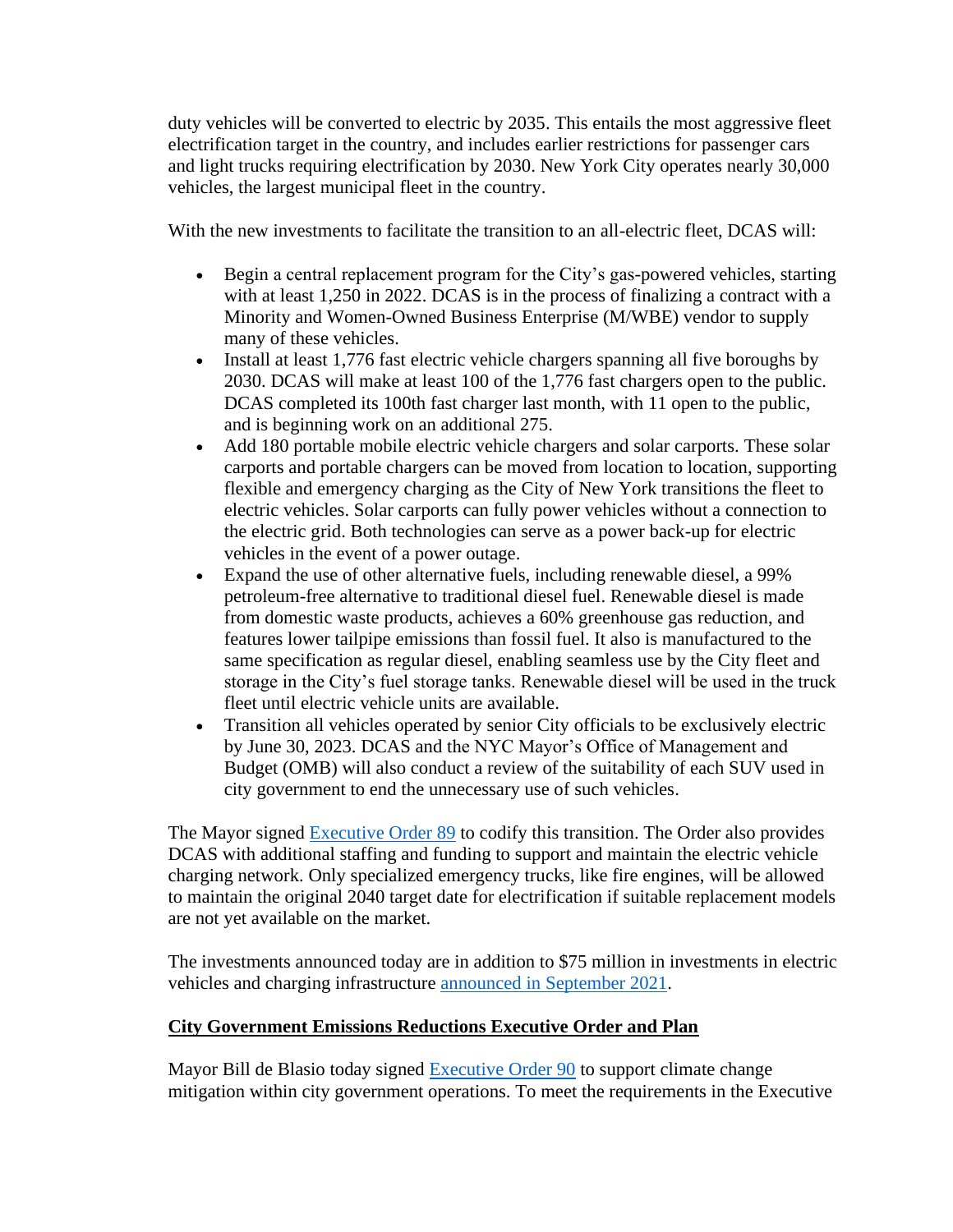Order, the NYC Department of Citywide Administrative Services (DCAS) also released the *Local Law 97 (LL97) Implementation Action Plan*. The Plan offers a roadmap to meet the targets set in LL97 of 40% emissions reductions from city government operations by 2025 and 50% by 2030 (from a 2006 baseline), and is slated to surpass the targets to achieve a nearly 70% reduction in emissions by 2030.

The City has committed \$4.6 billion over the coming decade to achieve these goals. In addition to establishing deep emissions reductions for municipal facilities, Executive [Order 90](https://gcc02.safelinks.protection.outlook.com/?url=https%3A%2F%2Fwww1.nyc.gov%2Foffice-of-the-mayor%2Fnews%2F090-000%2Fexecutive-order-90&data=04%7C01%7CERICHARD%40dcas.nyc.gov%7C395539bad9114024da0608d9c58f05d2%7C32f56fc75f814e22a95b15da66513bef%7C0%7C0%7C637758040325695640%7CUnknown%7CTWFpbGZsb3d8eyJWIjoiMC4wLjAwMDAiLCJQIjoiV2luMzIiLCJBTiI6Ik1haWwiLCJXVCI6Mn0%3D%7C3000&sdata=B6WN7aBDvtOT2xwG6ZrjWhY%2BMReNmMFdLnJXznxL0Xo%3D&reserved=0) also creates a Chief Decarbonization Officer at DCAS to ensure compliance and decarbonization officers at agencies to manage reductions. It also requires agency-byagency emissions reporting and the creation of a "carbon budget" as part of the capital plan. Agencies are required to report the emissions impact of new investments to DCAS and the NYC Office of Management and Budget (OMB).

Under the *LL97 Implementation Action Plan*, the City government will take aggressive climate action, including:

- Invest in cost-effective emissions reductions opportunities
- Achieve a 20% reduction in building energy consumption by 2030
- Convert more building heating to electric power
- Expand solar installations on City properties to generate more than 110 million kilowatt-hours of solar energy per year by 2025, enough to power 26,000 New York City homes
- Invest in energy and emissions projects at municipal wastewater and water treatment facilities
- Enhance critical social infrastructure (e.g., cooling centers, hospitals, schools, and libraries) to support the City's ongoing recovery from COVID-19
- Reduce the prevalence of pollutants resulting from in-city combustion to improve air quality for the city's residents
- Further develop the market for investing in energy efficiency and renewable energy to spur private investment and the growth of the energy management workforce

The Action Plan is designed to balance policy compliance, technical and practical feasibility, and cost considerations, and will result in significant emissions reductions from City government infrastructure and energy system upgrades in City buildings. Each City agency has actionable targets and an initial pathway to meeting them under the Action Plan.

The *LL97 Implementation Action Plan* builds upon on other recent steps the City has taken on climate action. Through 2019, the City has achieved a 23% reduction in its annual emissions from a 2006 baseline. The Action Plan ensures that New York City continues to lead the way for other cities around the world working to address the climate crisis.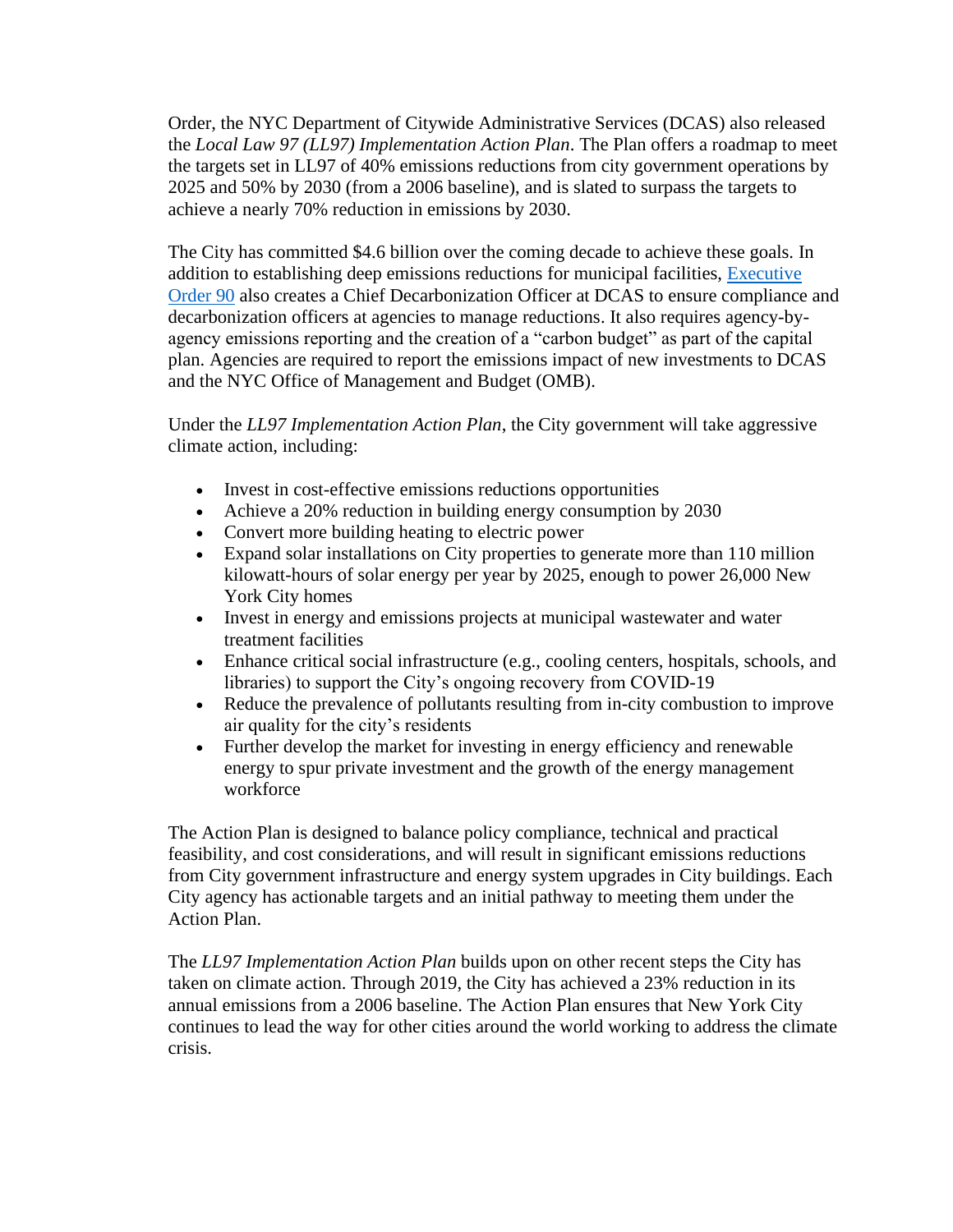"The actions and vision we announced today will create a more livable city for all New Yorkers," said **Anthony Fiore, Deputy Commissioner for Energy Management at the NYC Department of Citywide Administrative Services**. "The clean energy contracts are precipitating something that has not been accomplished in the last 50 years – the build out of new transmission lines into the City. This investment is resulting in not just one, but two new transmission lines, providing clean energy at a scale that New Yorkers have never seen before. This clean energy supply will complement the significant energy efficiency work contemplated by the Local Law 97 Implementation Action Plan (IAP). The IAP is the culmination of a year-long effort to outline a path forward for New York City to achieve the ambitious emissions reduction targets mandated by Local Law 97 of 2019. The DCAS Division of Energy Management is grateful to the many stakeholders across the State and City, including all City agencies and the Mayor's Office of Climate and Sustainability, for their partnership and thought leadership in this effort."

"Today's announcement is the largest specific investment in electrification yet made by any public fleet," said **Keith Kerman, Deputy Commissioner for Fleet Management at the NYC Department of Citywide Administrative Services and NYC's Chief Fleet Officer.** "New York City is already an international leader in electrification of municipal vehicle fleets. We now have the resources and support to make an all-electric fleet a reality and soon. We challenge and encourage other public fleets to do the same."

"Today's announcement will not only help us transform the City of New York's vehicle fleet, but also reaffirms our commitment to minority and women-owned businesses," said **Mersida Ibric, Deputy Commissioner for Procurement at the NYC Department of Citywide Administrative Services**. "We are proud that a M/WBE vendor will supply many of these vehicles and be part of this historic move."

"We applaud the City's efforts to combat the climate crisis by investing in Tier 4 clean energy projects that will ensure New York City government is powered by 100% clean energy by 2025," said **Julie Tighe, President of the New York League of Conservation Voters**. "The investments the city is taking will reduce fossil fuel usage and greenhouse gas emissions, targeting the top two sources: buildings and transportation. These are all key initiatives to meet our New York's climate goals, and we thank the Mayor for taking action."

"This slate of actions will create good, family-sustaining jobs, while combatting climate change and helping New York City meet its clean energy goals," said **Gary LaBarbera, President of the Building and Construction Trades Council of Greater New York**. "It's forward-looking investments like this that will help build New York's middle class and prepare the five boroughs for a more sustainable future."

"We applaud New York's ambitious investments in clean energy infrastructure, including electrification, efficient buildings, and renewables," said **Christopher J. Collins, Executive Director of Solar One**. "These projects will bring us closer to our shared